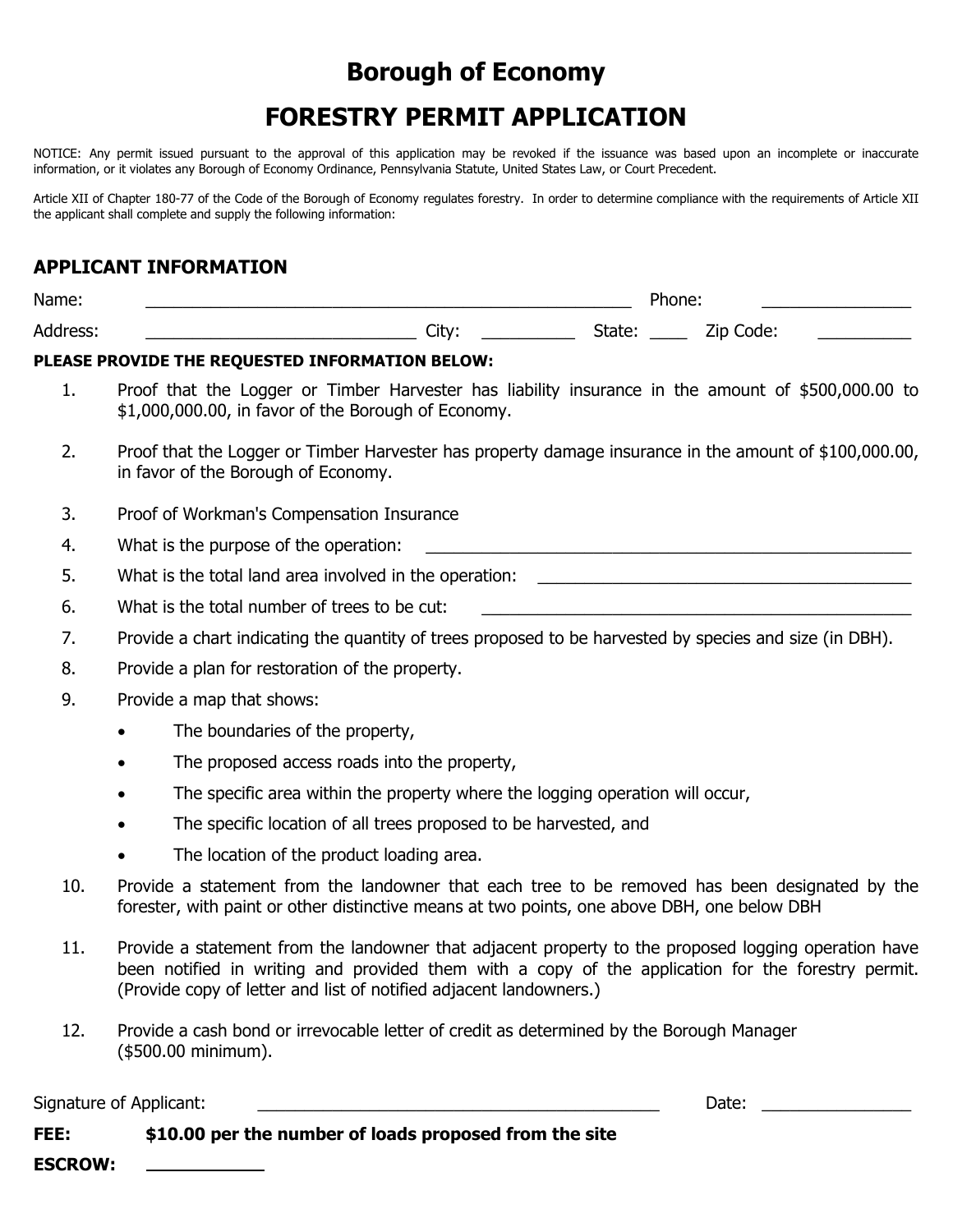# Check sheet for Forestry/Logging zoning Permit

| All operations are located at least 300 feet from any existing dwelling?                                                                                                                              | Yes | No             |
|-------------------------------------------------------------------------------------------------------------------------------------------------------------------------------------------------------|-----|----------------|
| Route to be used by the hauling trucks shall be approved by the Borough,<br>and the operator shall demonstrate that there shall be no negative impact on<br>the borough roads from proposed operation | Yes | <b>NA</b>      |
| The operator shall provide the Borough with a copy of a videotape of the<br>condition of all roads to be utilized.                                                                                    | Yes | <b>NA</b>      |
| A performance bond shall be posted in favor of and in the amount required<br>by the Borough to guarantee restoration of Borough roads used.                                                           | Yes | NA             |
| The applicant shall submit a copy of the State permit for hauling on State<br>roads                                                                                                                   | Yes | NA             |
| The Applicant shall supply the Borough with the name of an on-site<br>contact person.                                                                                                                 | Yes | No             |
| The applicant shall show compliance with Erosion and sedimentation<br>control, stream-crossing and wetland protection and storm water<br>management plans in the application.                         | Yes | No             |
| The design, construction, maintenance and retirement of the access<br>system, including hauling roads, skids roads, skid trails and landings                                                          | Yes | No             |
| The design, construction and maintenance of water-control measure and<br>structures such as culverts, broad-based dips, filter strips and water bars.                                                 | Yes | N <sub>o</sub> |
| The design, construction and maintenance of stream and wetland crossings. Yes NA                                                                                                                      |     |                |
| The general boundaries of the proposed operation in relation to all roads and<br>access to these roads                                                                                                | Yes | No             |
| The Site location, including property boundaries and harvest area boundaries. Yes No                                                                                                                  |     |                |
|                                                                                                                                                                                                       |     |                |

Page 1 of 2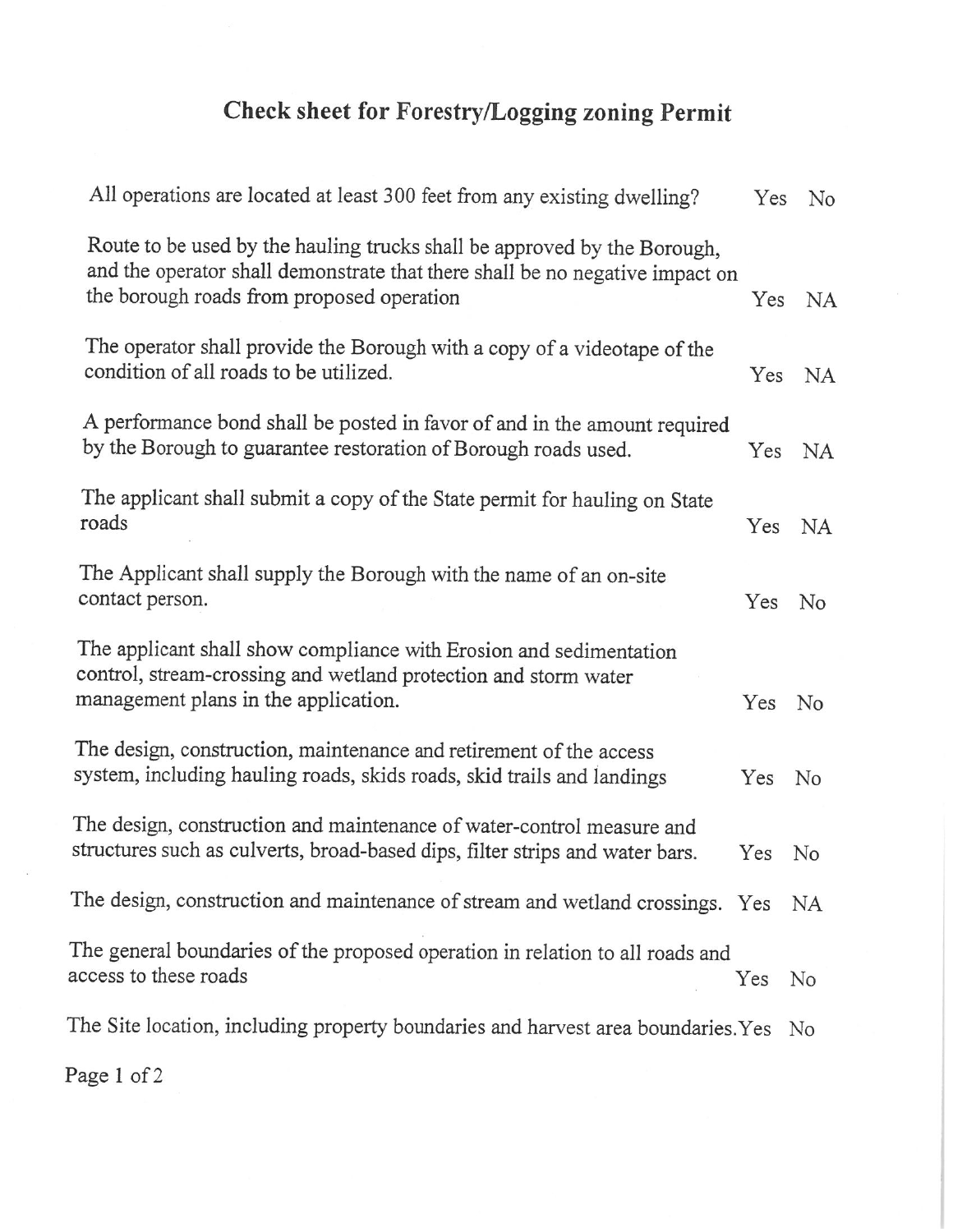| Siginicant topographic features.                                                                                        | Yes No |                |
|-------------------------------------------------------------------------------------------------------------------------|--------|----------------|
| The location of all earth-disturbance activities, such as roads, landings and<br>water control measures and structures. | Yes No |                |
| The location of all crossings of waters of the commonwealth                                                             | Yes NA |                |
| The owner of the property has received a complete copy of the 180-77<br>Forestry ordinance.                             | Yes No |                |
| Zoning officer has visited site prior to permit issuance.                                                               | Yes    | N <sub>0</sub> |

All operation shall be dicontinued between 7:00 p.m. and 7:00 a.m.; provided, further, that such operation shall not take place during any hours on Sundays or Legal government holidays.

The operator shall be responsible for cleaning dirt and debris from public streets daily during operation.

Felling or skidding on or across any public street is prohibited

No remant of trees or debris shall be left within 25 feet of any public street or any private road providing access to adjoining property.

All remnant of trees, stumps and debris within 50 feet of a public street or residential property line shall be cut to a maximum of four feet above the adjacent ground level following completion of the forestry operation.

No remnants of trees or debris shall be left on any adjoing property or across any property line without the adjoining owners consent.

Upon Completion of the forestry operation, haul roads shall be restored to their original condition.

Applicant Signature.

Page 2 of 2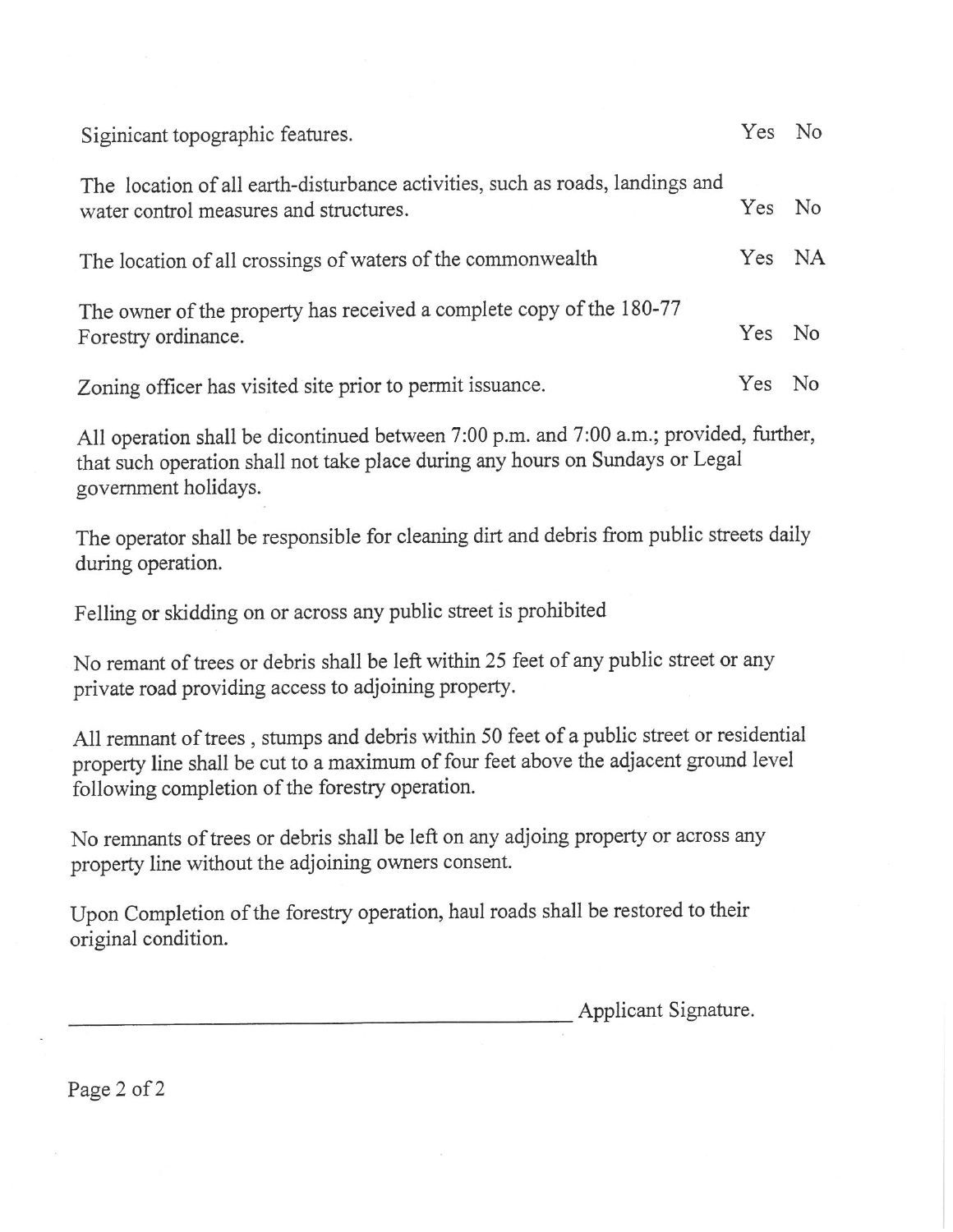## **§ 180-77. Forestry.**

Forestry, as defined herein, shall be conducted in accordance with the following provisions. Proof of compliance with all requirements shall be submitted with the application for a zoning certificate.

- A. All operations shall be located at least 300 feet from any existing dwelling.
- B. All operations shall be discontinued between 7:00 p.m. and 7:00 a.m.; provided, further, that such operations shall not take place during any hours on Sundays or legal government holidays.
- C. Routes to be used by the hauling trucks shall be approved by the Borough, and the operator shall demonstrate that there shall be no negative impact on Borough roads from the proposed operation.
- D. The operator shall provide the Borough with a copy of a videotape of the condition of all roads to be utilized in the forestry operation prior to commencing operations.
- E. A performance bond shall be posted in favor of and in the amount required by the Borough to guarantee restoration of Borough roads used as hauling routes.
- F. The operator shall be responsible for cleaning dirt and debris from public streets daily during the operation.
- G. The applicant shall submit a copy of the state and/or county permit for hauling on state and/or county roads.
- H. The applicant shall supply the Borough with the name of an onsite contact person.
- I. Compliance.
	- (1) The applicant shall show compliance with the following laws and regulations of the commonwealth, and all necessary permits shall be maintained during the operation:
		- (a) Erosion and sedimentation control regulations contained in Chapter 102, issued pursuant to the Pennsylvania Clean Streams Law. **1**
		- (b) Stream-crossing and wetlands protection regulations contained in Chapter 105, issued pursuant to the Pennsylvania Dam Safety and Encroachments Act.**<sup>2</sup>**

**<sup>1.</sup> Editor's Note: See 35 P.S. § 691.1 et seq.**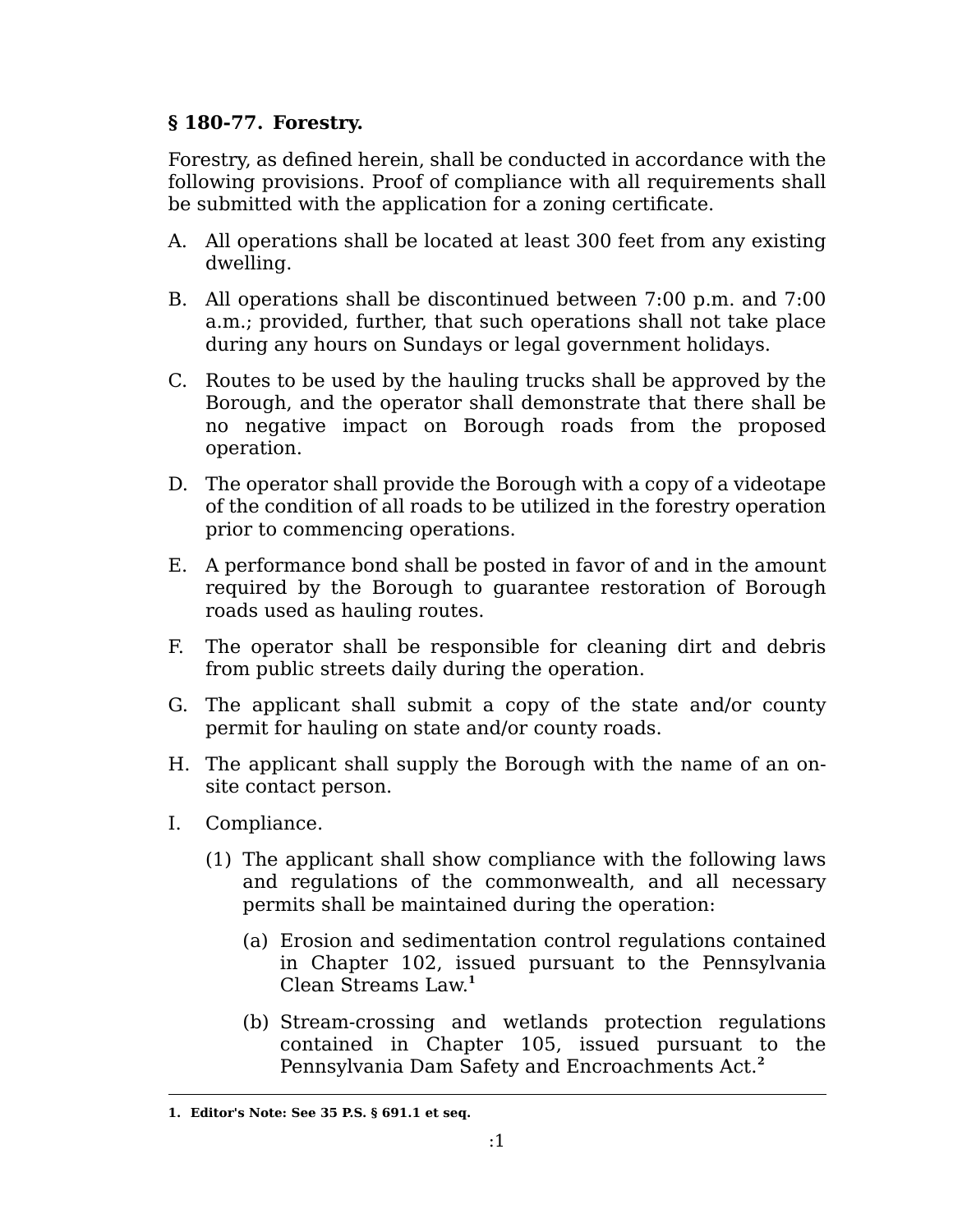- (c) Stormwater management plans and regulations issued pursuant to the Pennsylvania Stormwater Management Act.**<sup>3</sup>**
- (2) Any suspension or revocation of a state permit shall constitute revocation of zoning approval, and the operator shall be subject to the enforcement provisions of § 180-109 of this chapter.
- J. A logging plan prepared and sealed by a registered surveyor or engineer shall be submitted that shows, at a minimum:
	- (1) The design, construction, maintenance and retirement of the access system, including haul roads, skid roads, skid trails and landings;
	- (2) The design, construction and maintenance of water-control measures and structures such as culverts, broad-based dips, filter strips and water bars;
	- (3) The design, construction and maintenance of stream and wetland crossings, if any;
	- (4) The general boundaries of the proposed operation in relation to Borough and state or county roads, including any accesses to those roads;
	- (5) The site location, including boundaries of the property and boundaries of the proposed harvest area;
	- (6) Significant topographic features;
	- (7) The location of all earth-disturbance activities, such as roads, landings and water-control measures and structures; and
	- (8) The location of all crossings of waters of the commonwealth.
- K. Felling or skidding on or across any public street is prohibited without the express written consent of the Borough, Beaver County or the Pennsylvania Department of Transportation (Penn DOT), whichever is responsible for maintenance of the street.
- L. No remnants of trees or debris shall be left within 25 feet of any public street or any private road providing access to adjoining residential property during the operation.

**<sup>2.</sup> Editor's Note: See 32 P.S. § 693.1 et seq.**

**<sup>3.</sup> Editor's Note: See 32 P.S. § 680.1 et seq.**